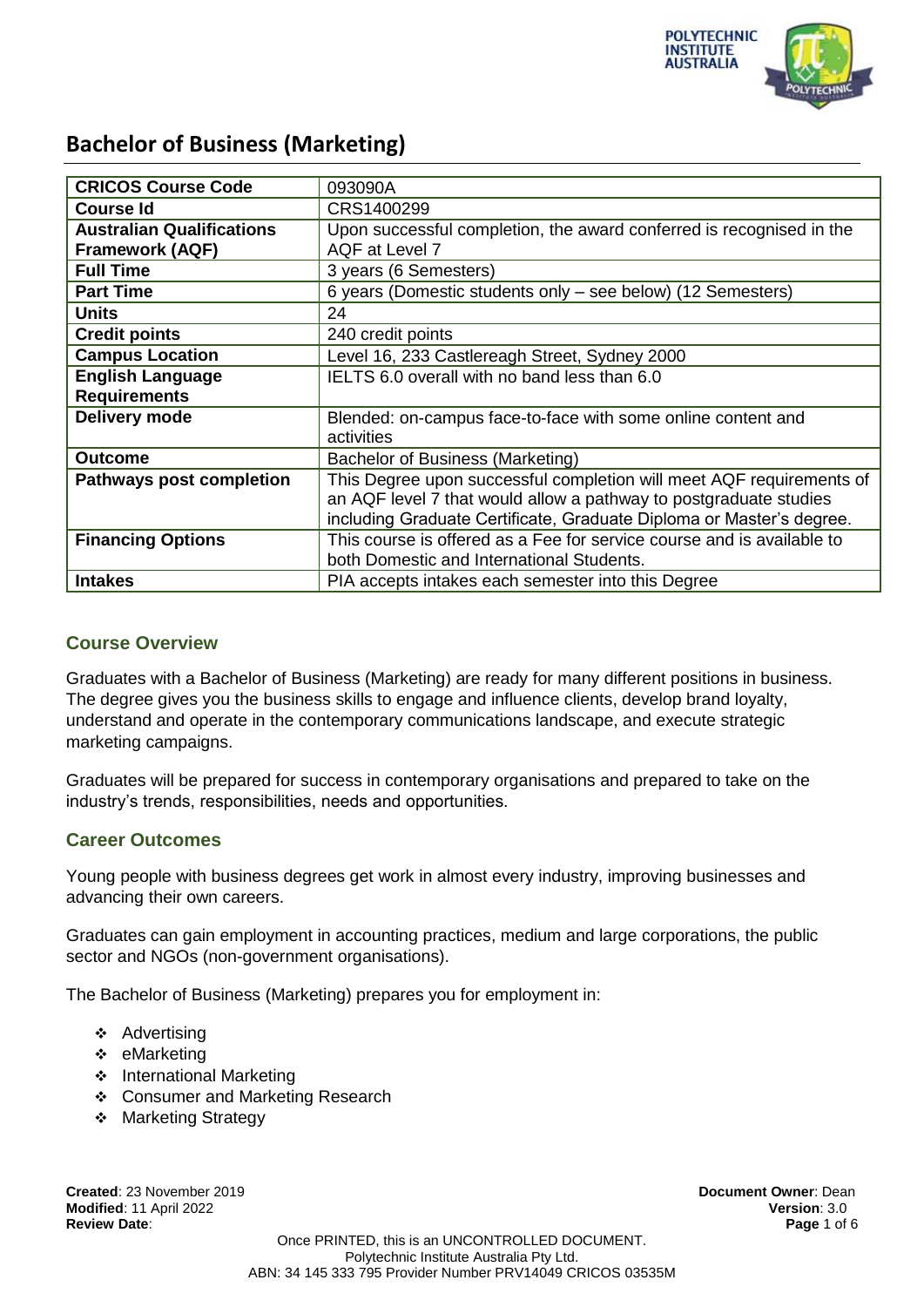

## **Course Learning Outcomes**

| CLO <sub>1</sub> | Critically analyse relevant concepts so as to understand how the practice of business and<br>related professions in the global marketplace |
|------------------|--------------------------------------------------------------------------------------------------------------------------------------------|
| CLO <sub>2</sub> | Demonstrate interrelationships between business and related disciplines                                                                    |
| CLO <sub>3</sub> | Locate and critically evaluate relevant data and literature to address business problems via<br>a research approach                        |
| CLO <sub>4</sub> | Apply critical and creative thinking to address issues in business                                                                         |
| CLO <sub>5</sub> | Convey information clearly and fluently in high-quality written and oral form appropriate to<br>the intended audience                      |
| CLO <sub>6</sub> | Demonstrate and critically reflect on how individuals work in teams in a business<br>environment in an inclusive manner                    |
| CLO <sub>7</sub> | Critically analyse business decisions in terms of ethical practice and social responsibility                                               |
| CLO <sub>8</sub> | Develop an understanding of the drivers of purchase decision making                                                                        |
| CLO <sub>9</sub> | Appreciate the need to take into consideration the impact of proposed actions on all<br>involved stakeholders and not only on shareholders |
| <b>CLO 10</b>    | Apply technical and professional skills necessary to operate effectively in business and<br>related                                        |

#### **Graduate attributes**

| GA <sub>1</sub> | Communicate effectively in a diverse range of professional or community context                                                                                         |  |  |
|-----------------|-------------------------------------------------------------------------------------------------------------------------------------------------------------------------|--|--|
| GA <sub>2</sub> | Complete work tasks and assignments independently or as an effective member of<br>multidisciplinary teams                                                               |  |  |
| <b>GA3</b>      | Engage in and value life-long learning leading to the enhancement of professional<br>knowledge and skills                                                               |  |  |
| GA4             | Are information and technology literate                                                                                                                                 |  |  |
| GA <sub>5</sub> | Respond appropriately to a changing workforces, cultures and values reflecting a global<br>work environment                                                             |  |  |
| GA <sub>6</sub> | Demonstrate critical thinking, problem solving and decision-making abilities essential to<br>contributing soundly to the resolution of issues confronting organisations |  |  |
| GA <sub>7</sub> | Facilitate intellectual curiosity                                                                                                                                       |  |  |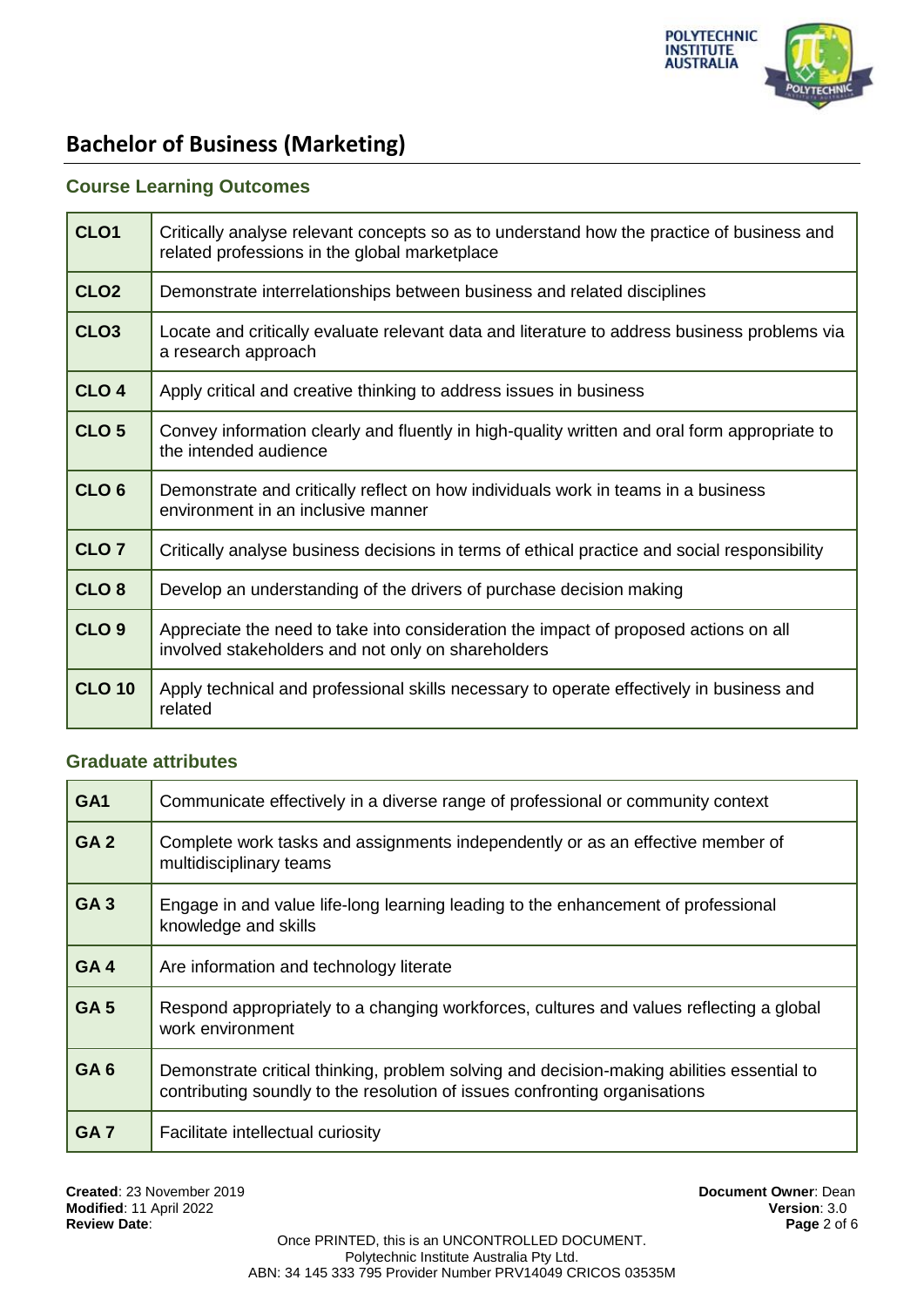

| GA8<br>Act in an ethical manner in all aspects of professional life. |
|----------------------------------------------------------------------|
|----------------------------------------------------------------------|

## **Accreditation**

The Bachelor of Business (Marketing) is accredited by the Tertiary Education Quality and Standards [Agency.](https://www.teqsa.gov.au/national-register/course/polytechnic-institute-australia-pty-ltd-0)

## **Course Structure**

|               | <b>UNIT</b>   | <b>UNIT NAME</b>                            | <b>PREREQUISITES</b>                   |
|---------------|---------------|---------------------------------------------|----------------------------------------|
|               | <b>CODE</b>   |                                             |                                        |
| <b>YEAR 1</b> |               |                                             |                                        |
|               | <b>ACC100</b> | Principles of Accounting                    |                                        |
|               | <b>ICT100</b> | <b>Information Management Systems</b>       | <b>ACC100 Principles of Accounting</b> |
|               | STT100        | <b>Statistics for Business</b>              |                                        |
|               | <b>GBU100</b> | <b>Professional Business Communication</b>  |                                        |
|               | <b>MGT100</b> | Introduction to Management                  |                                        |
|               | <b>LAW100</b> | <b>Business Law</b>                         |                                        |
|               | ECO100        | <b>Economics for Business</b>               |                                        |
|               | <b>MKT100</b> | <b>Marketing Practice</b>                   |                                        |
| <b>YEAR 2</b> |               |                                             |                                        |
|               | <b>FIN200</b> | <b>Business Finance</b>                     | <b>ACC100 Principles of Accounting</b> |
|               |               |                                             | <b>STT100 Statistics for Business</b>  |
|               | <b>MKT202</b> | <b>Researching the Market</b>               | <b>MKT100 Marketing Practice</b>       |
|               |               |                                             | <b>STT100 Statistics for Business</b>  |
|               | <b>MKT200</b> | The Behaviour of Consumers                  | MKT 100 Marketing Practice             |
|               | <b>ACC203</b> | <b>Management Accounting</b>                | <b>ACC100 Principles of Accounting</b> |
|               |               |                                             | <b>ICT100 Information Management</b>   |
|               |               |                                             | Systems                                |
|               | <b>MKT201</b> | <b>Marketing Services</b>                   | MKT 100 Marketing Practice             |
|               | <b>GBU200</b> | <b>Business Ethics and Corporate Social</b> |                                        |
|               |               | Responsibility                              |                                        |
|               | <b>MGT200</b> | <b>Organisational Behaviour</b>             | MGT100 Introduction to Management      |
|               | <b>MGT201</b> | <b>Strategic Management</b>                 | MGT100 Introduction to Management      |
| <b>YEAR 3</b> |               |                                             |                                        |
|               | <b>MKT300</b> | Communicating with the Marketplace          | MKT 100 Marketing Practice             |
|               | <b>MGT301</b> | Leadership                                  | MGT100 Introduction to Management      |
|               | <b>MGT300</b> | <b>Managing Organisational Change</b>       | MGT100 Introduction to Management      |
|               | <b>MKT301</b> | <b>Marketing to Business</b>                | MKT 100 Marketing Practice             |
|               | <b>MKT302</b> | e-business Marketing                        | MKT 100 Marketing Practice             |
|               | <b>MKT303</b> | International Marketing                     | <b>MKT 100 Marketing Practice</b>      |
|               | <b>MGT303</b> | Leadership                                  | MGT100 Introduction to Management      |

**Created**: 23 November 2019 **Document Owner**: Dean **Modified: 11 April 2022 Review Date**: **Page** 3 of 6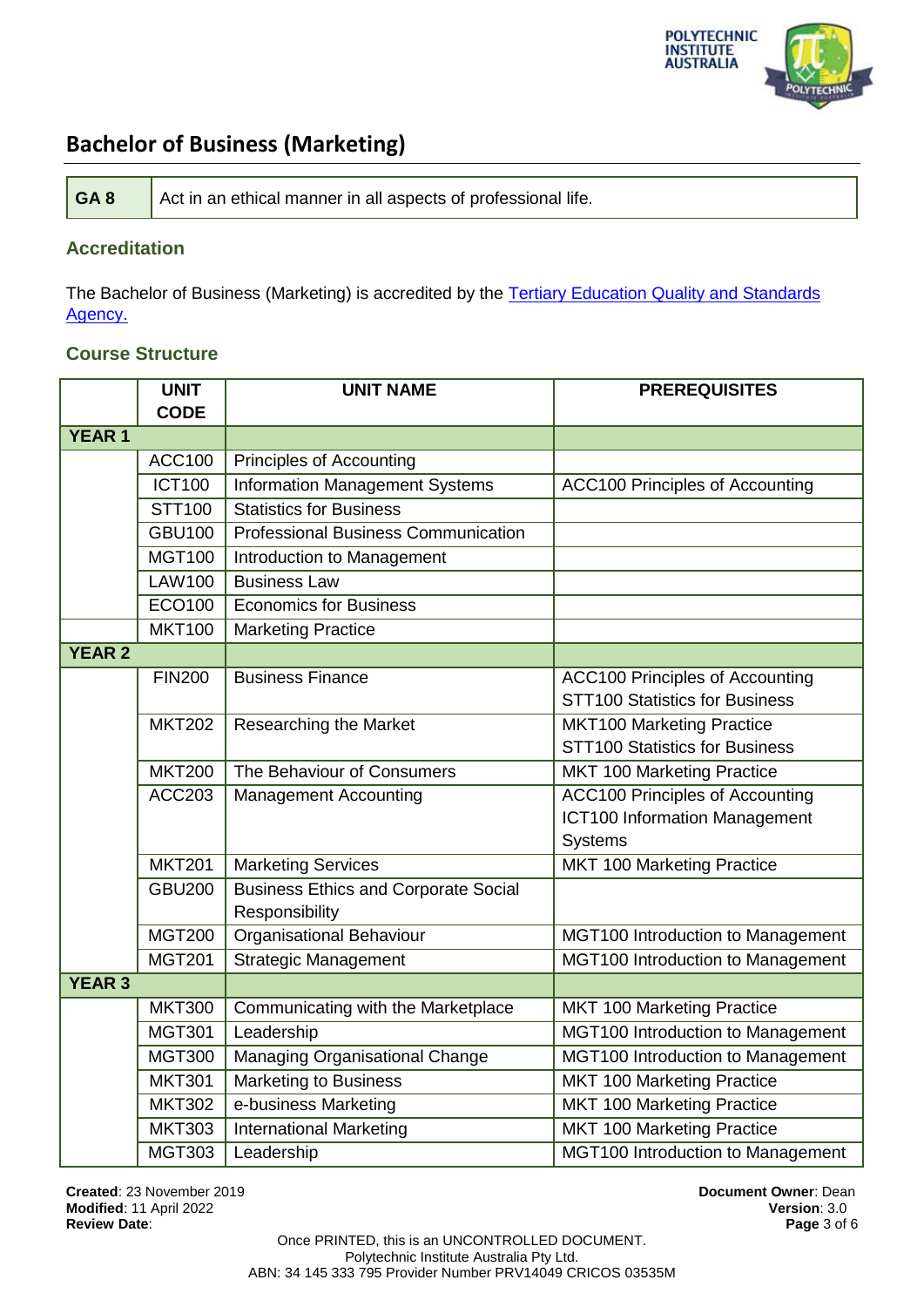

|  | MKT304   Marketing Capstone | MGT100 Introduction to Management |
|--|-----------------------------|-----------------------------------|
|  |                             | MKT201 Researching the Market     |

#### **Exit outcomes**

To obtain a Bachelor of Business (Marketing), candidates are required to successfully complete all 24 units. Not all units are offered each semester. If you complete the 8 100 level units with the Institute (either at the Institute or with Advanced Standing that does not exceed 50% (4 units) of the 100 level units), you will be eligible to obtain a Diploma of Business.

## **International Student Duration**

The CRICOS-registered duration is 156 weeks or 3 years of full-time study (6 semesters). Please note the part time mode is not available to a holder of a student visa, who is not a citizen of Australia or New Zealand, or who is not an Australian permanent resident, or who is a temporary resident of Australia.

#### **Domestic Student Duration**

For domestic students the course is 3 years full-time or 6 years part-time.

### **Delivery Method**

**Type Explanation Blended** Blended: on-campus face-to-face with some online content and activities The campus delivered location is level 16, 233 Castlereagh Street Sydney

### **Assessment Methods**

The Institute uses authentic assessment principles that may include practical exercises, case studies, presentations, reports, online simulations, essays, and examinations. These may include being done under invigilation.

### **Entry Requirements**

- Successful completion of an Australian senior secondary qualification (or recognised equivalent) with the equivalent of a minimum Australian Tertiary Admission Rank (ATAR) of 60 and
	- o NSW (or equivalent) Band 4 Standard English; and
	- o NSW (or equivalent) Band 3 Advanced Mathematics; **or**
		- NSW (or equivalent) Band 4 Standard 2 Mathematics.
- An equivalent secondary qualification overseas that also meets the mathematics requirement above; or
- An accredited Tertiary Preparation Program or a Foundation Year Program offered by an accredited Australian provider that also meets the mathematics requirement above; or
- One year of completed accredited full-time study at a registered institution of tertiary education at AQF level 5 or above that also meets the mathematics requirement above.

### **International Students**

**Created**: 23 November 2019 **Document Owner**: Dean **Modified**: 11 April 2022 **Version**: 3.0 **Review Date**: **Page** 4 of 6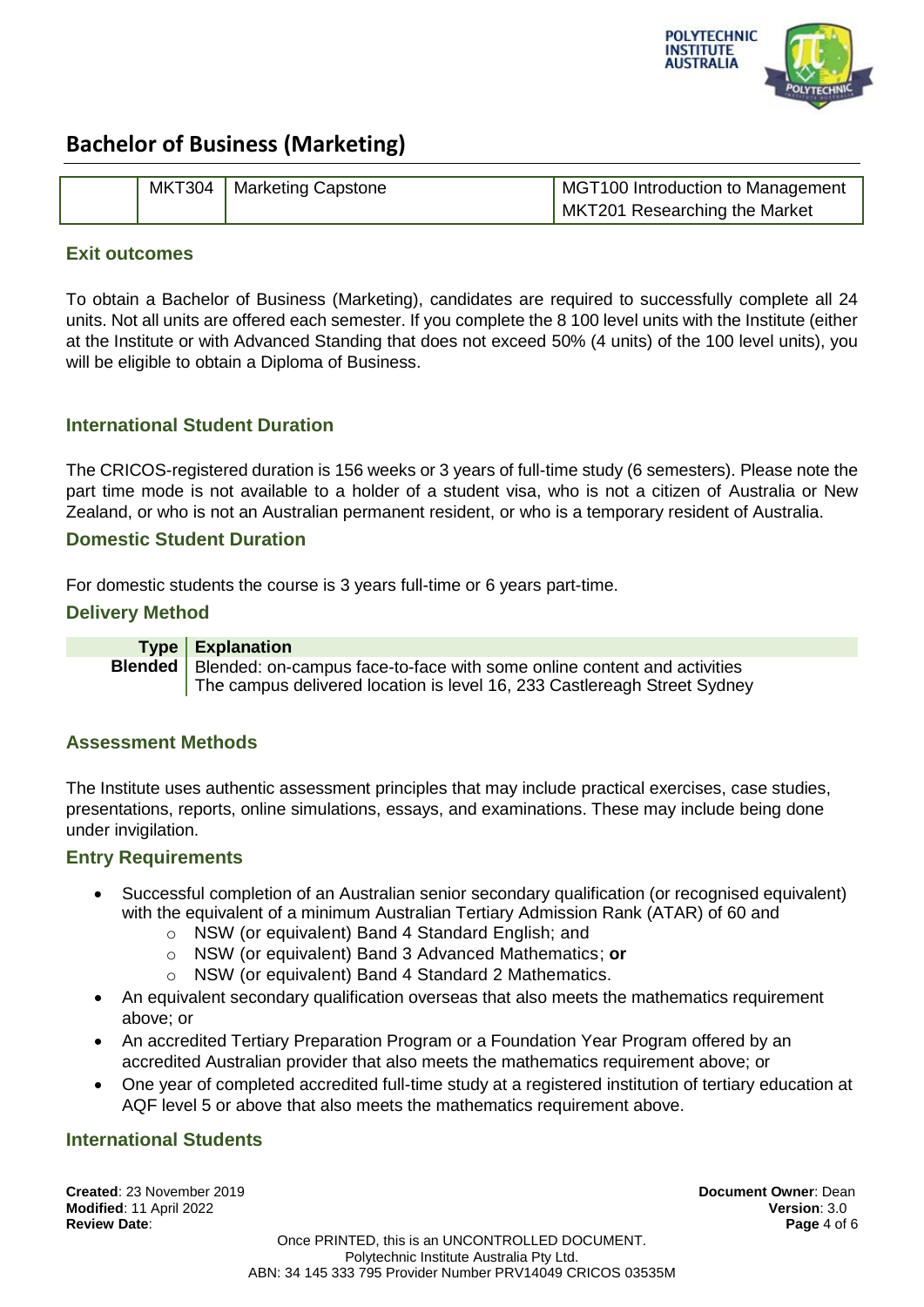

Students who have not completed an Australian Year 12 qualification may be admitted into the program through the flexible entry mode.

- An equivalent secondary qualification overseas; or
- An accredited Tertiary Preparation Program or a Foundation Year Program offered by an Australian university; or
- One year of successful full-time study in an accredited course at a university or other higher education provider; or
- Admission to candidature for an undergraduate degree at an Australian university

## **Special/Alternative Admission Arrangements**

Applicants who are 21 years of age or over who have not completed Year 12, or its equivalent may gain entry to a course by addressing one of the following entry requirements:

- 1. Successful completion of a Special Tertiary Admissions Test administered by a tertiary admissions centre; or
- 2. Submission of a portfolio of prior and current academic and professional work; or

Applicants applying under special admission categories will be required to attend an interview with the Dean to assess the applicant's capacity for higher education studies. The applicant should submit a portfolio of prior and current academic and professional work prior to the interview to assist in the assessment process.

The criteria used by the Dean when approving applicants for admission into a course under special or alternative admission arrangements include:

- capacity to pursue tertiary studies;
- motivation to pursue tertiary studies in the discipline of the chosen course;
- demonstrated potential for academic studies based on the applicant's portfolio;
- relevant professional and industry experience; and
- specific consideration of access issues for ATSI's.

### **Language requirements**

Language proficiency

- IELTS Academic: 6.5 with no band less than 6.0; or
- TOEFL: 575 or better: or
- TOEFL IBT (International Benchmark Test): 91 or better; or
- TOEFL CBT (Computer Based Test): 235 or better; or
- Academic PTE (Pearson Test of English): 58 or better; or
- Cambridge English: CAE and CPE (from 2015): 176 or better; or
- General Certificate of Education (GCE): A Levels with a C or better in English; or
- KITE: all bands B2 with a result greater than 450 in each band; or
- Duolingo: overall 115 with no band less than 110.

**Created**: 23 November 2019 **Document Owner**: Dean **Modified**: 11 April 2022 **Version**: 3.0 **Review Date**: **Page** 5 of 6